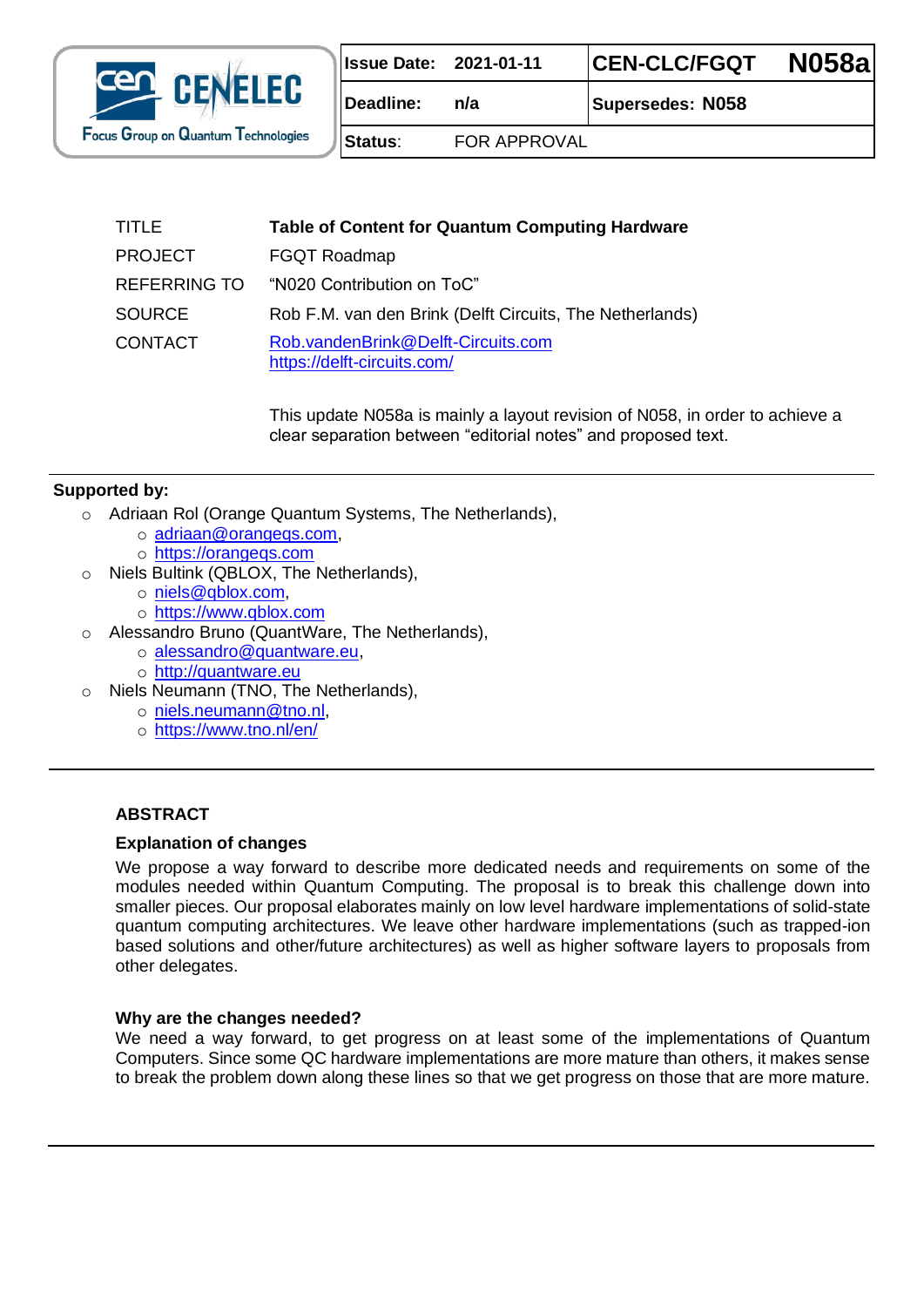# **1. Situation sketch**

Quantum computing is an area covering very different implementations and each implementation has its own dedicated solution and maturity. The aim is a stack of soft and hardware layers, where higher layers are more agnostic for these differences than lower layers.

At the bottom (hardware side) of this stack, solutions are to be very dedicated to these differences. Figure 1 may be illustrative for that part of the stack.

We have elaborated more on solid-state quantum architectures, but optical and other hardware solutions deserve a similar elaboration on their details. We leave that to other experts. The same applies for the software layers higher-up in the stack.

We propose to fill section 4.3 of the roadmap document only with generic/functional (less detailed) descriptions on the various concepts of quantum computing, and to describe further details in *different* annexes on (a) solid-state quantum architectures, (b) optical quantum solutions, (c) other quantum implementations, and (d) software layers.

### **Proposal for inclusion in section 4.3**

#### **4.3.4 Modularity and layering of hardware stack**

Quantum computing is an area covering very different architectures and each architecture has its own dedicated implementation. A convenient way of describing them is by using a layered stack, ranging from hardware at the bottom to software at the top.

When needed, each layer can be subdivided into different modules that are dedicated to a specific architecture. Figure 1 illustrates a possible layering and modularity, for the purpose of organizing this text..

*Editorial note:* Figure 1 is currently only dedicated to solid-state quantum architectures. We suggest upgrading this picture as soon as relevant details on other architectures are contributed to FGQT. The first block in figure 1 covers solid-state quantum architecture. The second block could cover optical (trapped-ion) architectures. The third block symbolize the existence of even more architectures.

*Editorial note:* If the word "architecture" is not the most appropriated terminology, we may replace it by words like "architecture family", "category", "implementation group", "solutions", "technology", "principle" or whatsoever. This does not change the intention of the text.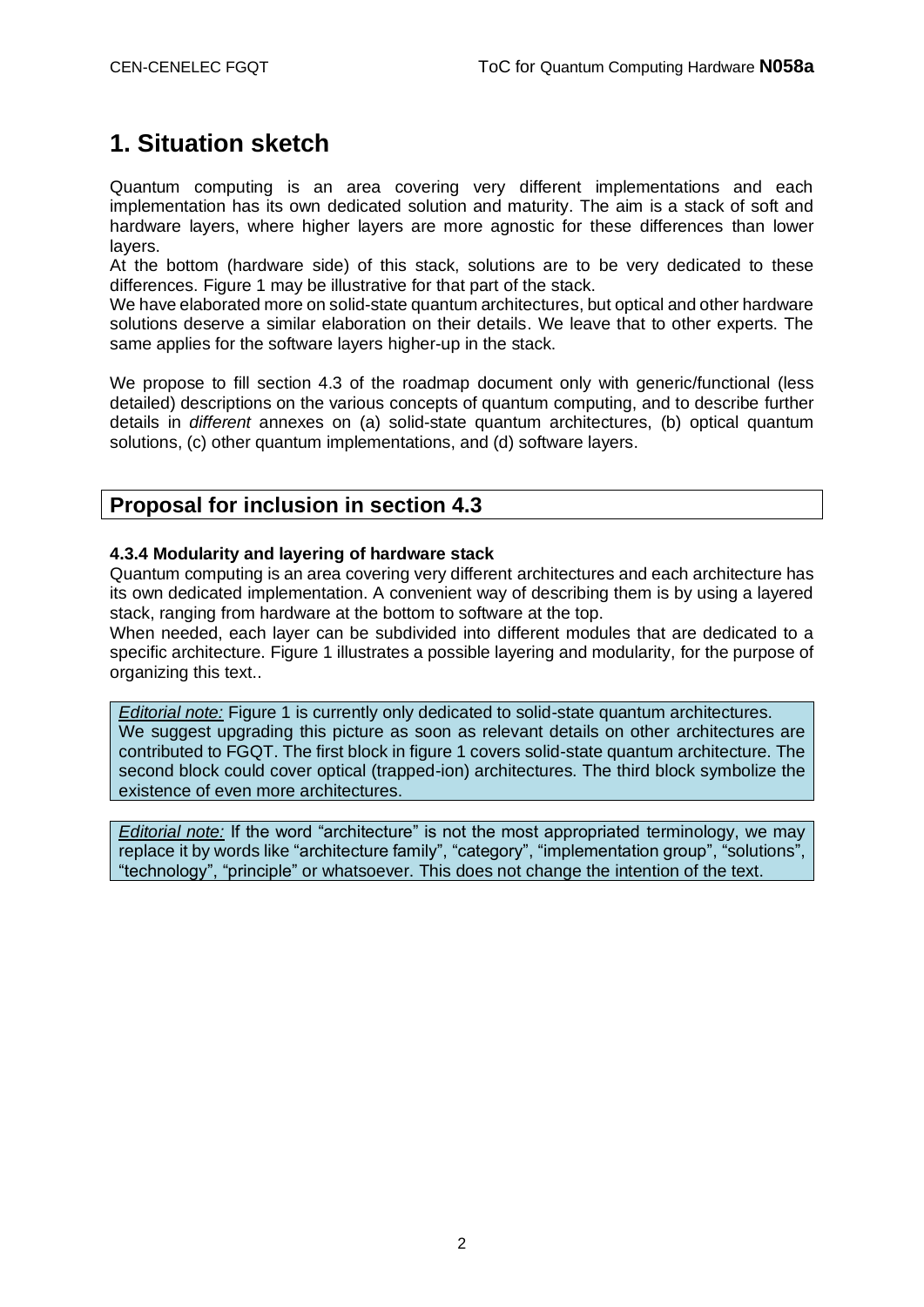

*Figure 1. A possible break-down of quantum computing architectures into various modules*

#### *4.3.4.1 Solid-state based quantum computing architectures*

These architectures have in common that they all make use of a cryogenic fridge, where the quantum device is controlled from outside the fridge by room-temperature electronics. Consequently, a huge amount of control channels is required to interconnect those two, especially when many qubits are to be controlled in a single fridge.

*Editorial note:* This section should at least elaborate on a high-level functional description of different quantum computing architectures, and what cryogenic conditions they require to operate. This should include at least NV centers, Transmon architectures, Spin-qubit architectures, and does not exclude others.

This text is mainly introductory in nature. But the more technical details on requirements and needs are elaborated in a more dedicated annex "X".

*Editorial note:* This section should also elaborate on a high-level functional description of the various modules (see figure 1):

- *Quantum Devices*, often being chips on PCB's. It should also describe a bit on the cryogenic conditions for proper operation.
- *Quantum Control Highway*, being the interconnection between room-temperature electronics and cryogenic devices. It is a mix of transmission lines, filtering, attenuation, amplification, (de)multiplexing, etc. A huge number of control channels are required to control many qubits in a single fridge (which clarifies the name) and this can easily become very bulky. It has also tough requirements on thermal aspects and has filtering and attenuation requirements to reduce noise into quantum devices.
- *Quantum Control Electronics*, being all room-temperature electronics for generating all kinds of pulses (modulated or not) to let a Quantum Device operate. Some implementations make use of routing/switching and/or multiplexing of control signals at room temperatures. If so, this is the place to describe it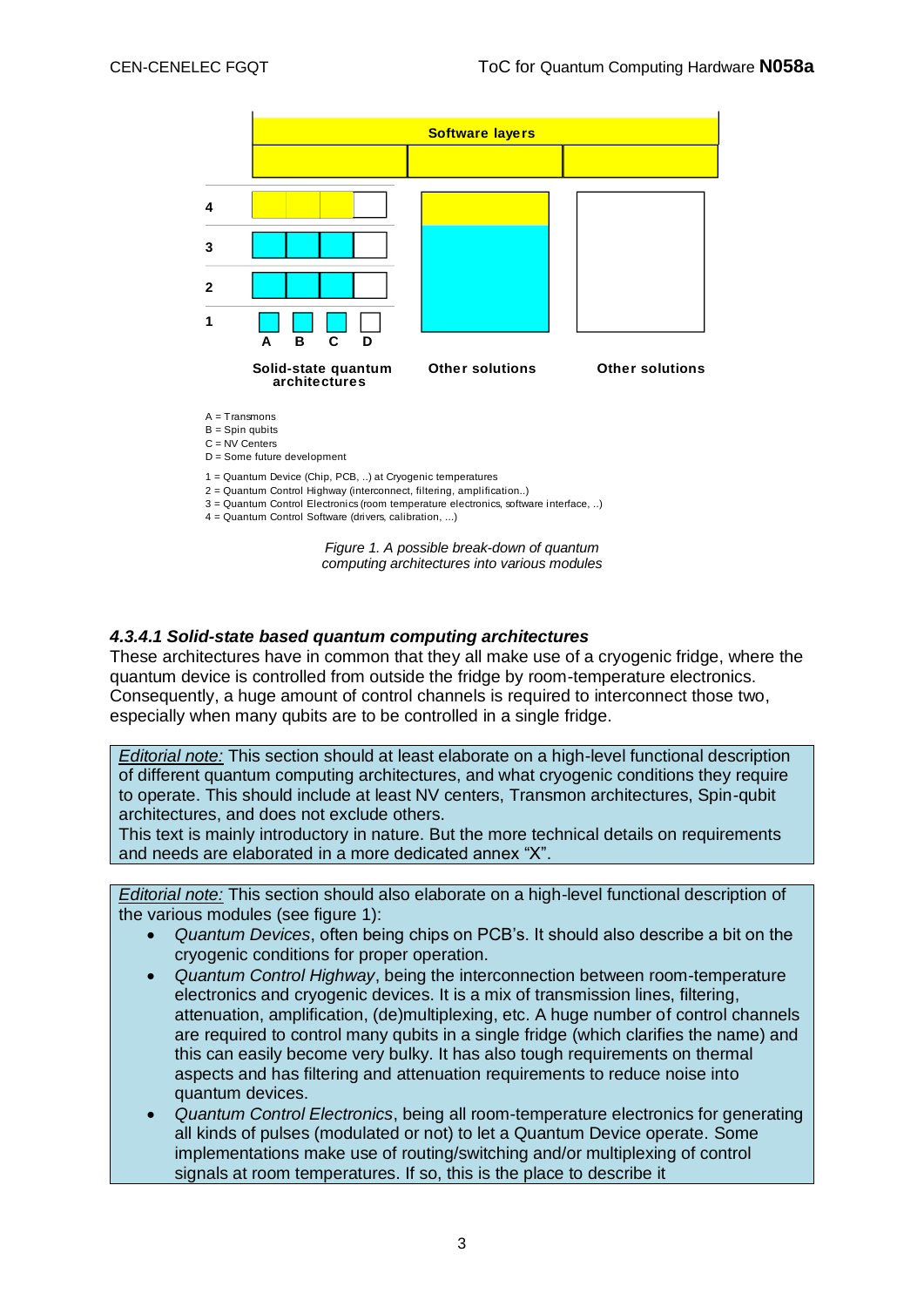• *Quantum Control Software*, being all driver software and other low-level software for instructing the control electronics what signals should be generated or detected, and at what control channel. It also has a software interface to receive instructions about what pulses are to be generated, and how to read-out the response of each.

#### *4.3.4.2 Other solutions #1*

*Editorial note:* This section could be focused on optical architectures like trapped-ion quantum computers. Experts, who are more dedicated to this field, are invited to elaborate on relevant text and naming for this section

#### *4.3.4.3 Other solutions #2*

*Editorial note:* There are more architectures on quantum computing, each with a different state of maturity. Experts, who are more dedicated to those architectures are invited to elaborate on relevant text and naming for this section

#### **4.3.5 Modularity and layering of software stack**

*Editorial note:* It is expected that so many software layers and software modules that their description should cover in multiple subsection Experts, who are more dedicated to software are invited to elaborate on relevant text and associated naming.

### **Proposal for creation a dedicated annex** "X"

### **Annex X: Solid-state Quantum Computing**

*Editorial note:* This Roadmap document does not provide any specification since the creation of a standard is out of its scope. However, the identified requirements (without values) may serve as a starting point for future standards. Therefore, this annex is already organized with that purpose in mind.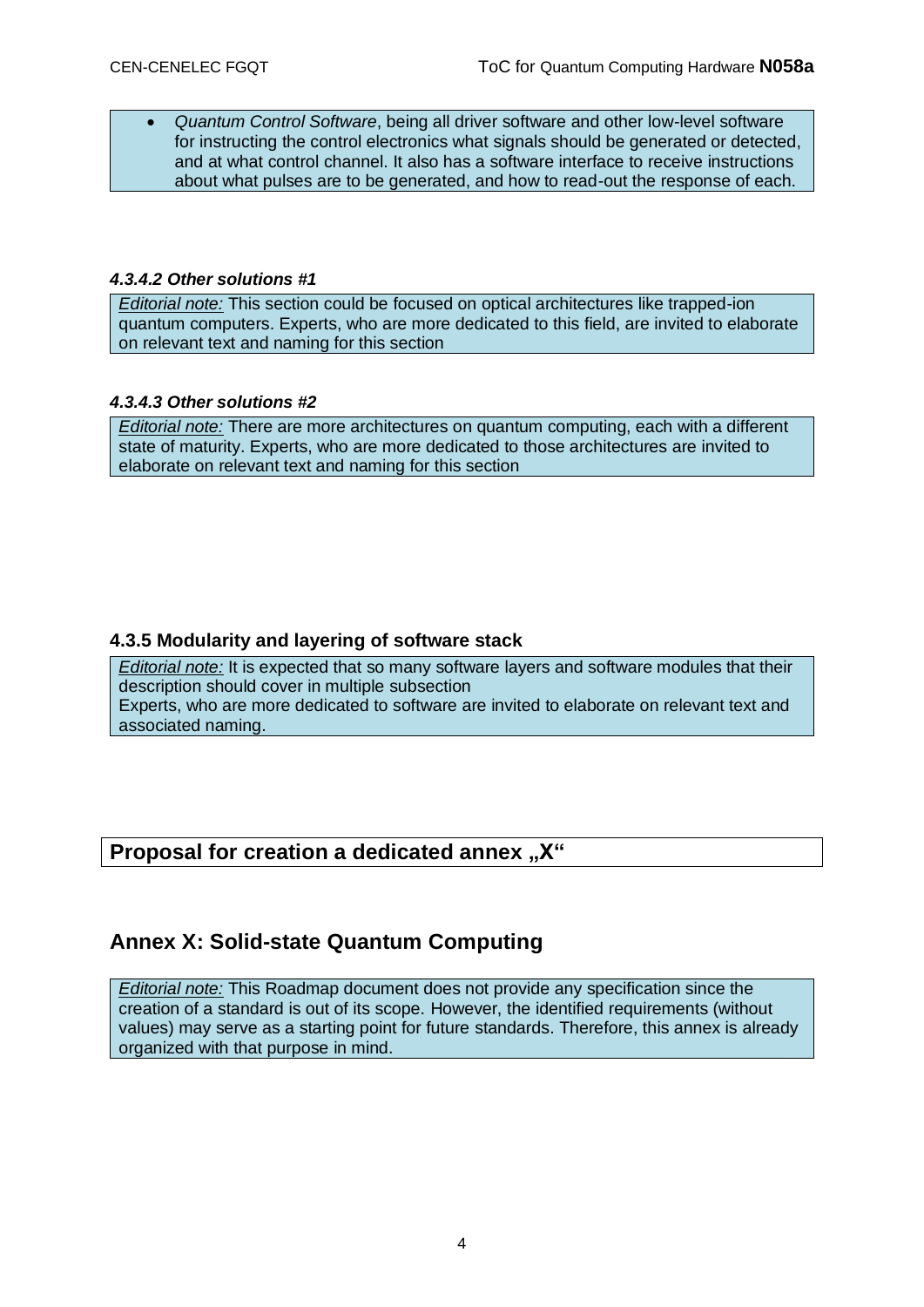### **x.1 Scope and objectives**



**x.2 Terminology**

### **x.3 References**

#### **x.4 Quantum Devices**

*Editorial note:* This section may cover all relevant aspects to let solid-state based quantum devices operate. It may include Transmons, Spin Qubits and NV Centers (and others). Moreover, there are many different Transmon based architectures (differences are 2D, 3D and/or the type of coupling used for connectivity), and many different types of superconducting qubits (fluxonium, flux-qubit, transmons, charge qubit, etc.), which might have different requirements as well.

*Editorial note:* This section may summarize a variety of requirements that deserve a specification. Note that the specifications (and values) themselves are out of scope. This inventory may include requirements about signal, thermal and shielding (magnetic and radiation) aspects, as well as how they can be interconnected with the Control Highway. When needed some of these requirements are only relevant to some oft he mentioned technologies.